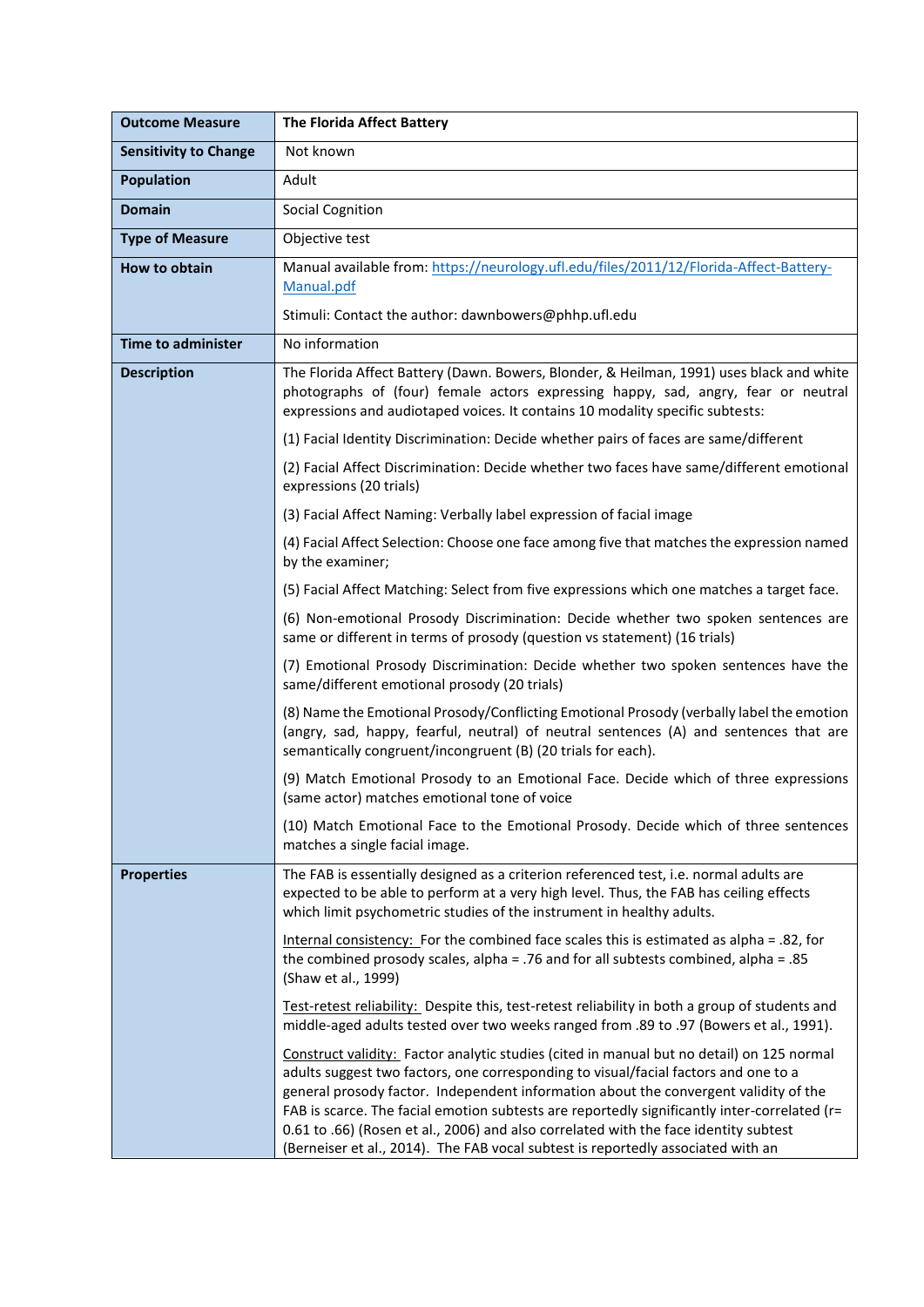|                      | independent measure of visual emotion perception using static photographs (FEEST: r =<br>.57) and also the audio-visual test TASIT (r = .64) (Cooper et al., 2014).<br>Concurrent validity: In terms of concurrent validity, the auditory and visual subtests of<br>FAB correlate with the cognitive empathy questions of the Multifaceted Empathy Test<br>(Dziobek et al., 2008; Supady, Voelkel, Witzel, Gubka, & Northoff, 2011) and also predict<br>marital satisfaction post stroke (Lee X. Blonder, Pettigrew, & Kryscio, 2012).<br>Discriminative validity: The FAB was designed to assess disorders of emotion perception<br>in neurological patients and has been proven to be sensitive in this regard (L.X Blonder,<br>Bowers, & Heilman, 1991; Lee X. Blonder et al., 2012; D. Bowers, Coslett, Bauer, Speedie, |
|----------------------|-----------------------------------------------------------------------------------------------------------------------------------------------------------------------------------------------------------------------------------------------------------------------------------------------------------------------------------------------------------------------------------------------------------------------------------------------------------------------------------------------------------------------------------------------------------------------------------------------------------------------------------------------------------------------------------------------------------------------------------------------------------------------------------------------------------------------------|
|                      | & Heilman, 1987; Cooper et al., 2014). It also discriminates between healthy adults and<br>those with frontotemporal dementia (Rosen et al., 2006) and people with MS (Berneiser<br>et al., 2014). In the latter case, Poor FAB scores were strongly associated with depression<br>and fatigue.                                                                                                                                                                                                                                                                                                                                                                                                                                                                                                                             |
|                      | Normative data: The FAB manual presents normative data for 164 adults in age groups<br>18-30 (N=53), 31-60 (N =42), 61-70 (N =49) and 71-84 (N =20). A few research reports<br>also provide normative data e.g. (Berneiser et al., 2014) N =53, (Martins, Faisca, Vieira, &<br>Goncalves, 2019), N=15                                                                                                                                                                                                                                                                                                                                                                                                                                                                                                                       |
| <b>Advantages</b>    | One of the few batteries that assesses visual and vocal emotion systematically, separately<br>and together                                                                                                                                                                                                                                                                                                                                                                                                                                                                                                                                                                                                                                                                                                                  |
| <b>Disadvantages</b> | May be difficult to access                                                                                                                                                                                                                                                                                                                                                                                                                                                                                                                                                                                                                                                                                                                                                                                                  |

## **References**

- Berneiser, J., Wendt, J., Grothe, M., Kessler, C., Hamm, A. O., & Dressel, A. (2014). Impaired recognition of emotional facial expressions in patients with multiple sclerosis. *Multiple Sclerosis and Related Disorders, 3*(4), 482-488. doi:10.1016/j.msard.2014.02.001
- Blonder, L. X., Bowers, D., & Heilman, K. M. (1991). The role of the right hemisphere in emotional communication. *Brain, 114*, 1115-1127.
- Blonder, L. X., Pettigrew, L., & Kryscio, R. J. (2012). Emotion recognition and marital satisfaction in stroke. *Journal of Clinical and Experimental Neuropsychology, 34*(6), 634-642.
- Bowers, D., Blonder, L. X., & Heilman, K. M. (1991). *Florida Affect Battery*. Gainsville, FL.: Centre for Neuropsychological Studies, University of Florida.
- Bowers, D., Coslett, H. B., Bauer, R. M., Speedie, L. J., & Heilman, K. M. (1987). Comprehension of emotional prosody following unilateral hemispheric lesions: Processing defect versus distraction defect. *Neuropsychologia, 25*(2), 317-328.
- Cooper, C. L., Phillips, L. H., Johnston, M., Radlak, B., Hamilton, S., & McLeod, M. J. (2014). Links between emotion perception and social participation restriction following stroke. *Brain Injury, 28*(1), 122-126.
- Dziobek, I., Rogers, K., Fleck, S., Bahnemann, M., Heekeren, H. R., Wolf, O. T., & Convit, A. (2008). Dissociation of cognitive and emotional empathy in adults with Asperger syndrome using the Multifaceted Empathy Test (MET). *Journal of Autism & Developmental Disorders, 38*(3), 464-473. doi:10.1007/s10803-007-0486-x
- Martins, A. T., Faisca, L., Vieira, H., & Goncalves, G. (2019). Emotional Recognition and Empathy both in Deaf and Blind Adults. *J Deaf Stud Deaf Educ, 24*(2), 119-127. doi:10.1093/deafed/eny046
- Rosen, H. J., Wilson, M. R., Schauer, G. F., Allison, S., Gorno-Tempini, M.-L., Pace-Savitsky, C., . . . Miller, B. L. (2006). Neuroanatomical correlates of impaired recognition of emotion in dementia. *Neuropsychologia, 44*(3), 365-373.
- Shaw, R. J., Dong, M., Lim, K. O., Faustman, W. O., Pouget, E. R., & Alpert, M. (1999). The relationship between affect expression and affect recognition in schizophrenia. *Schizophr Res, 37*(3), 245-250. doi:10.1016/s0920-9964(98)00172-8